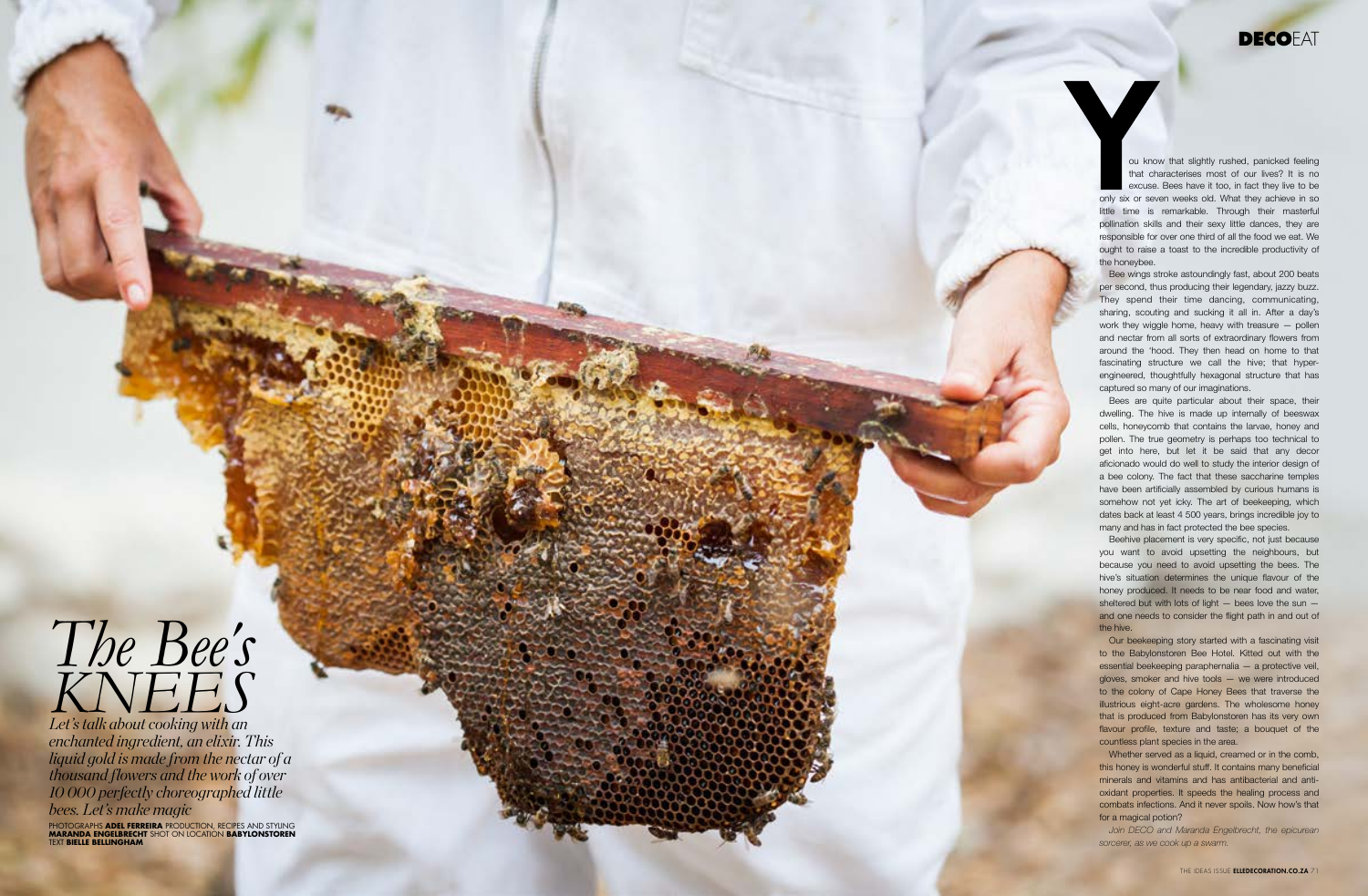### BAKED RHUBARB WITH FIG, AMARETTO AND TOASTED HONEY ORGANIC OATS

*serves 2-4* 4 stalks rhubarb 60ml raw honey 30ml melted butter 2 ripe figs 250g rolled oats 5ml cinnamon 50g butter 90ml raw honey pinch of salt 90ml Amaretto 250ml double thick yoghurt 90ml honey a piece of fresh honeycomb

150g raspberries

Preheat the oven to 160°C. Slice the rhubarb into large pieces and place in a piece of tinfoil with the two whole figs. Drizzle with raw honey and butter. Fold the tinfoil to close and place on an oven tray. Bake in the oven for 10 to 15 minutes or until just soft. Remove and keep warm.

Use a large saucepan and toast the oats with cinnamon, butter and 90ml raw honey over a low heat, until the oats start to caramelise. Add a pinch of salt and more honey if necessary.

Plate the rhubarb, fig and some oats. Drizzle with the cooking juices, Amaretto and honey. Garnish with a thin slice of honeycomb and raspberries. Serve with yoghurt on the side.





'*āpi*' A·PI·CUL·TURE *kəlCHər/ TECHNICAL TERM FOR* BEEKEEPING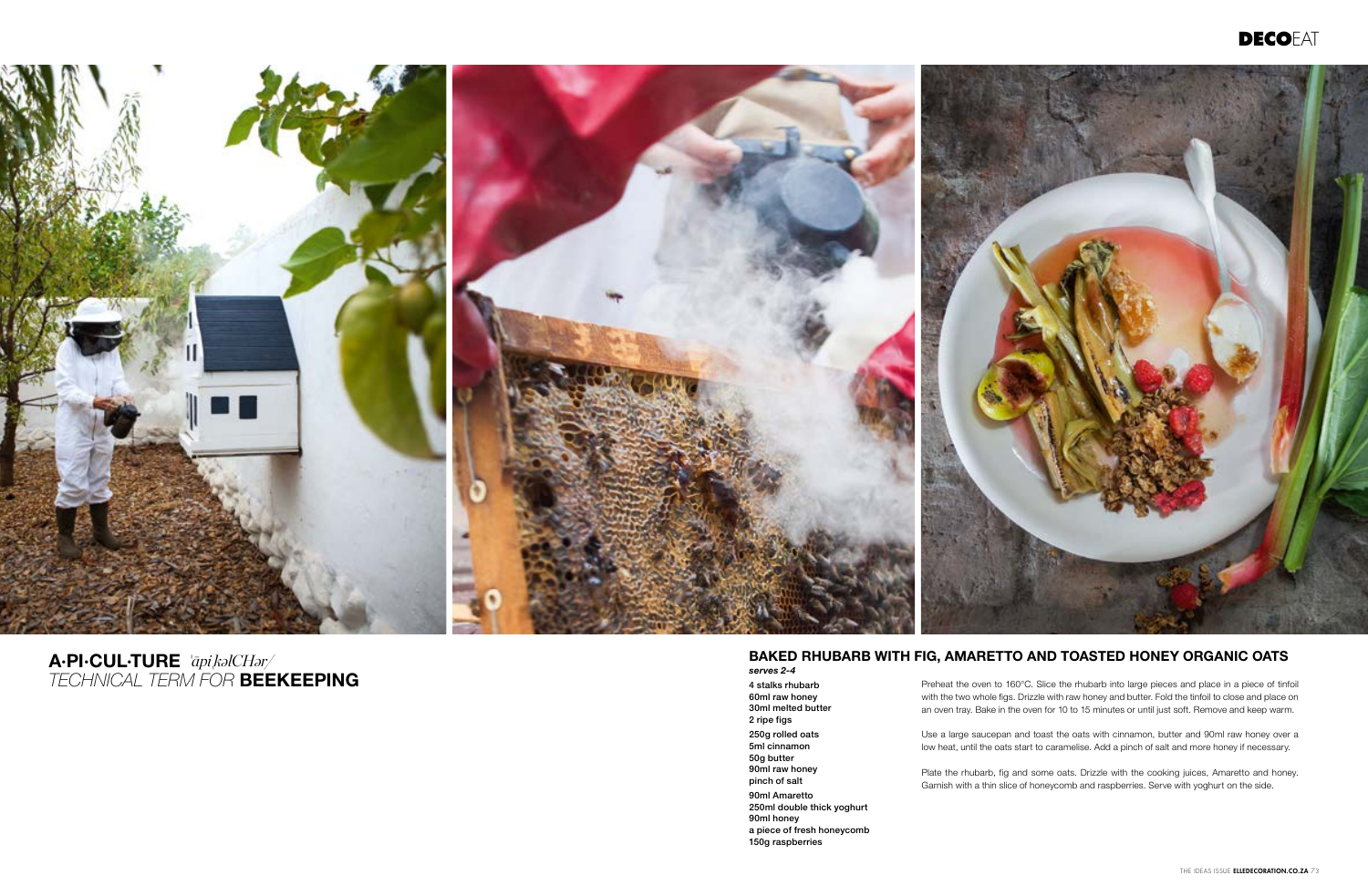

## THE KEEPING OF BEES IS LIKE THE DIRECTION OF SUNBEAMS *– HENRY DAVID THOREAU*

#### FIG LEAF IMPRINTED GOATS CHEESE WITH ROSE AND HONEY DRIZZLE *serves 4-6*

120ml honey 5ml rosewater tiny drop of pink food colouring

400g chevin or soft goats cheese 2-4 large fig leaves

4 fresh figs 60ml honey 10g thyme 10ml toasted sesame seeds

For the rose and honey syrup, combine honey, rosewater and food colouring.

With the palm of your hands, press the goats cheese down onto a fig leaf. Use the second leaf to imprint the vein pattern onto the cheese by pressing the leaf onto it. Carefully pull the leaf away.

Place the extra leaves and the figs next to the cheese. Drizzle the honey and rose syrup and sprinkle with thyme and sesame seeds. Drizzle the rest of the honey and serve with crackers or warm bread.

*You can use any edible leaf like spinach, cabbage or vine leaves; but make sure they are washed and* 

*Another idea: pesticide free.* 

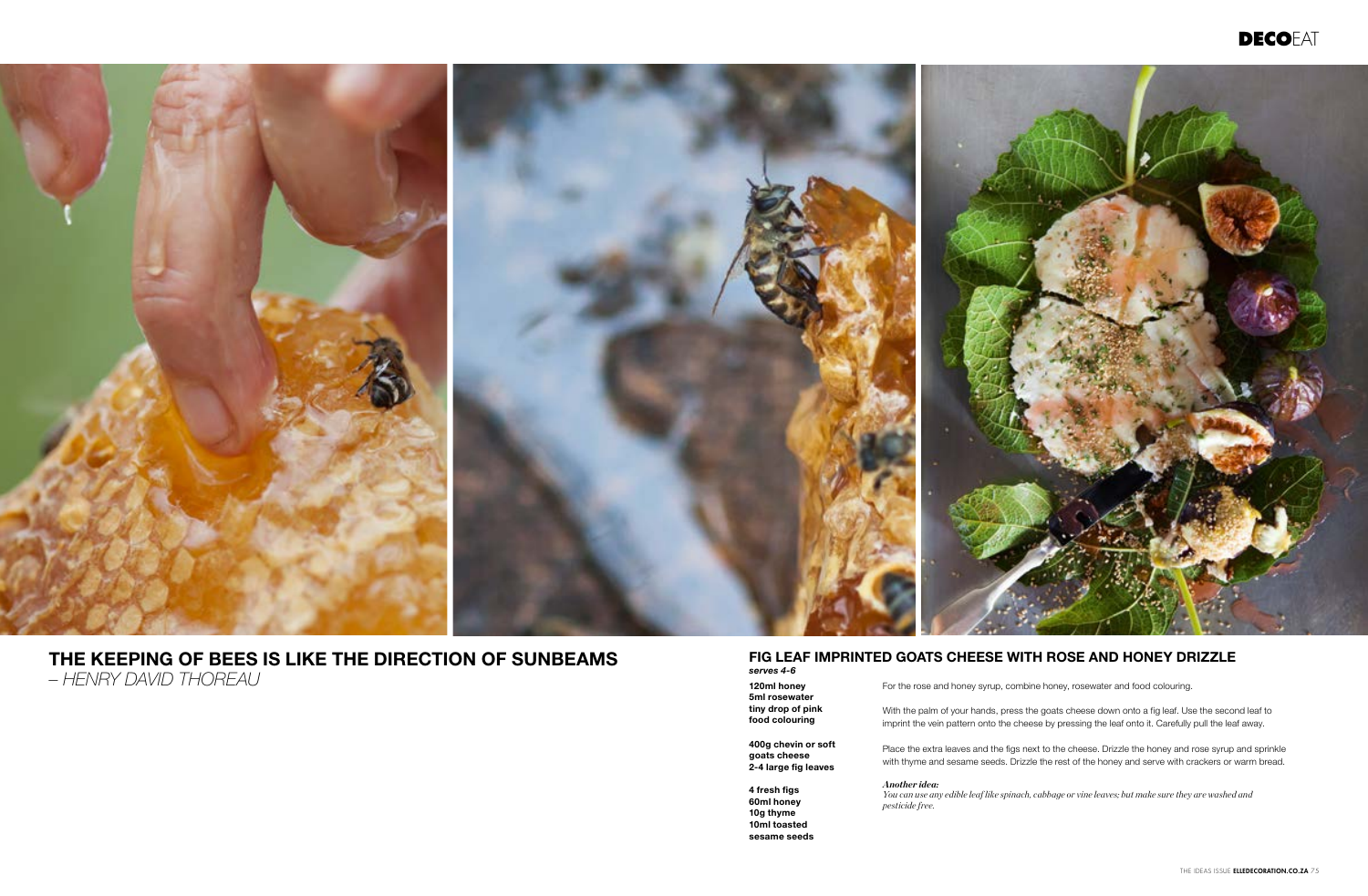

#### SPICY HONEY AND ROOIBOS GRANITA WITH GIN FIZZ AND LOTUS LEAF STRAW

*serves 4-6 glasses*

1l strong rooibos tea 300ml honey 2 juniper berries 2 star anise 2 white pepper corns

60ml lemon juice grated rind of 1 lemon

1 stem of lotus leaf 1 orange gin tonic water

Simmer the tea, honey, juniper berries, star anise and white pepper corns for 10 minutes. Remove and strain through a cloth. Add 60ml lemon juice and the grated rind of 1 lemon and place in the freezer. When the icicles start to form loosen the mixture with a fork. Place back in freezer and loosen again after 2 hours. Freeze once more, loosening again before use.

Add a tot of gin to each glass. Spoon the granita, to fill the whole glass, and fill with tonic water. Wash the stem of a lotus leaf and cut into straws. Garnish with a slice of orange or lemon.

*Another idea:*

*For the Rooibis Granita, follow the recipe as above and add: 400ml crushed strawberries, raspberries or blackberries, or 400ml grated pineapple, or 400ml grapefruit juice after 2 hours. Freeze and loosen again before use.*



FACT: *HONEY IS CHOLESTEROL AND FAT FREE*

THE IDEAS ISSUE ELLEDECORATION.CO.ZA 77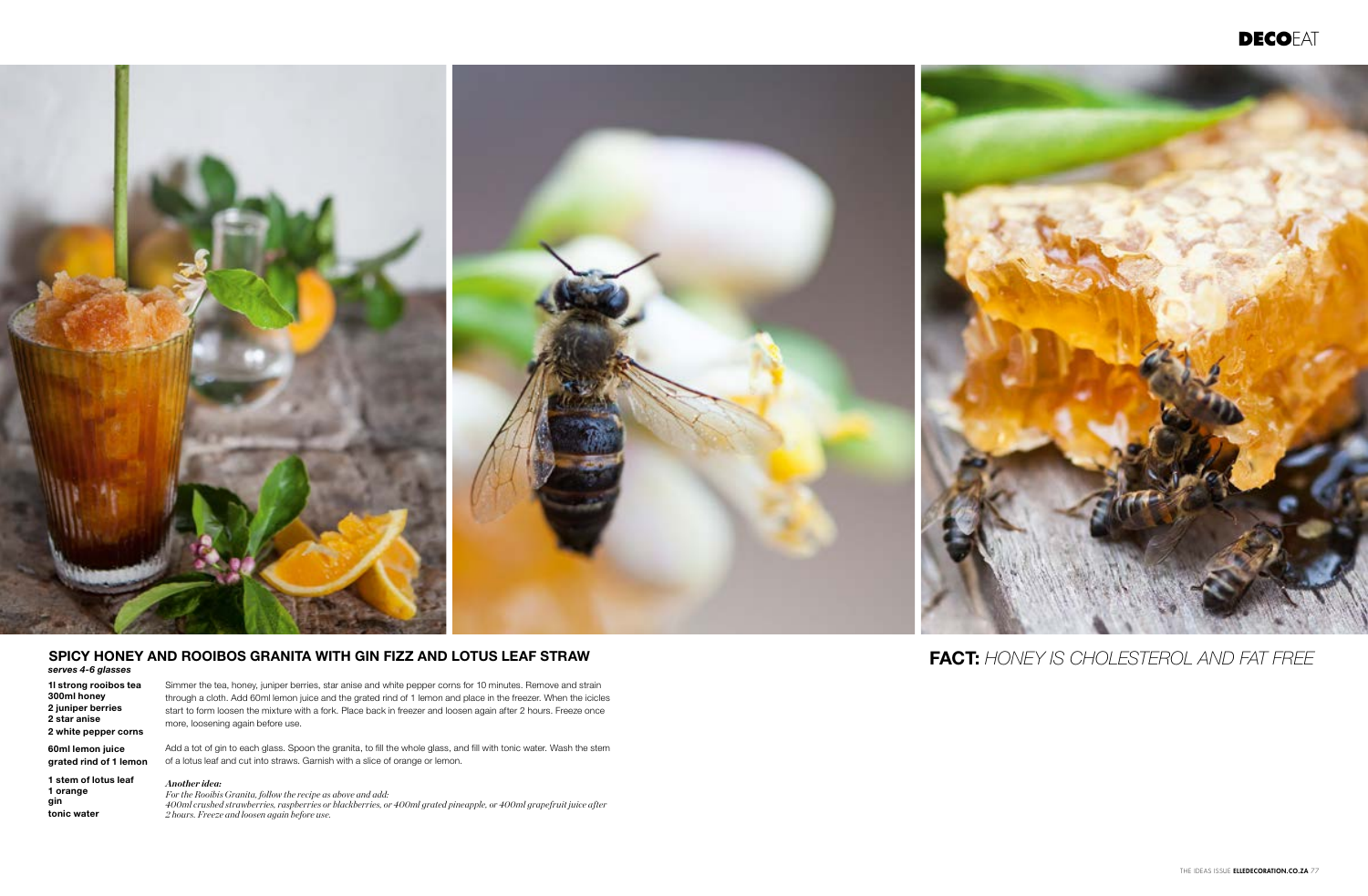HONEY BUTTER SANDWICH WITH CANDY-STRIPED BEETROOT

500ml raw honey fresh slices of crusty bread 1 candy-stripe beetroot, washed and sliced thinly a piece of honeycomb Malden salt

Add the honey into a bowl and whisk with an electric beater until thick and creamy. Smear the bread with honey butter and top with beetroot and a piece of sliced honeycomb. Sprinkle with a

## little salt.

*Another idea:*

*For flavoured honey butter use the same recipe as above and add 60ml peanut butter or 90ml lemon curd or 100g melted white chocolate (cooled down) or 100g double thick yoghurt.*





BAKING IDEA: *WHEN* SUGAR IS REPLACED WITH HONEY*, REDUCE THE BAKING TEMPERATURE BY 25°C, DECREASE THE LIQUID BY 10 PERCENT AND ADD A PINCH OF BAKING POWDER TO YOUR RECIPE*